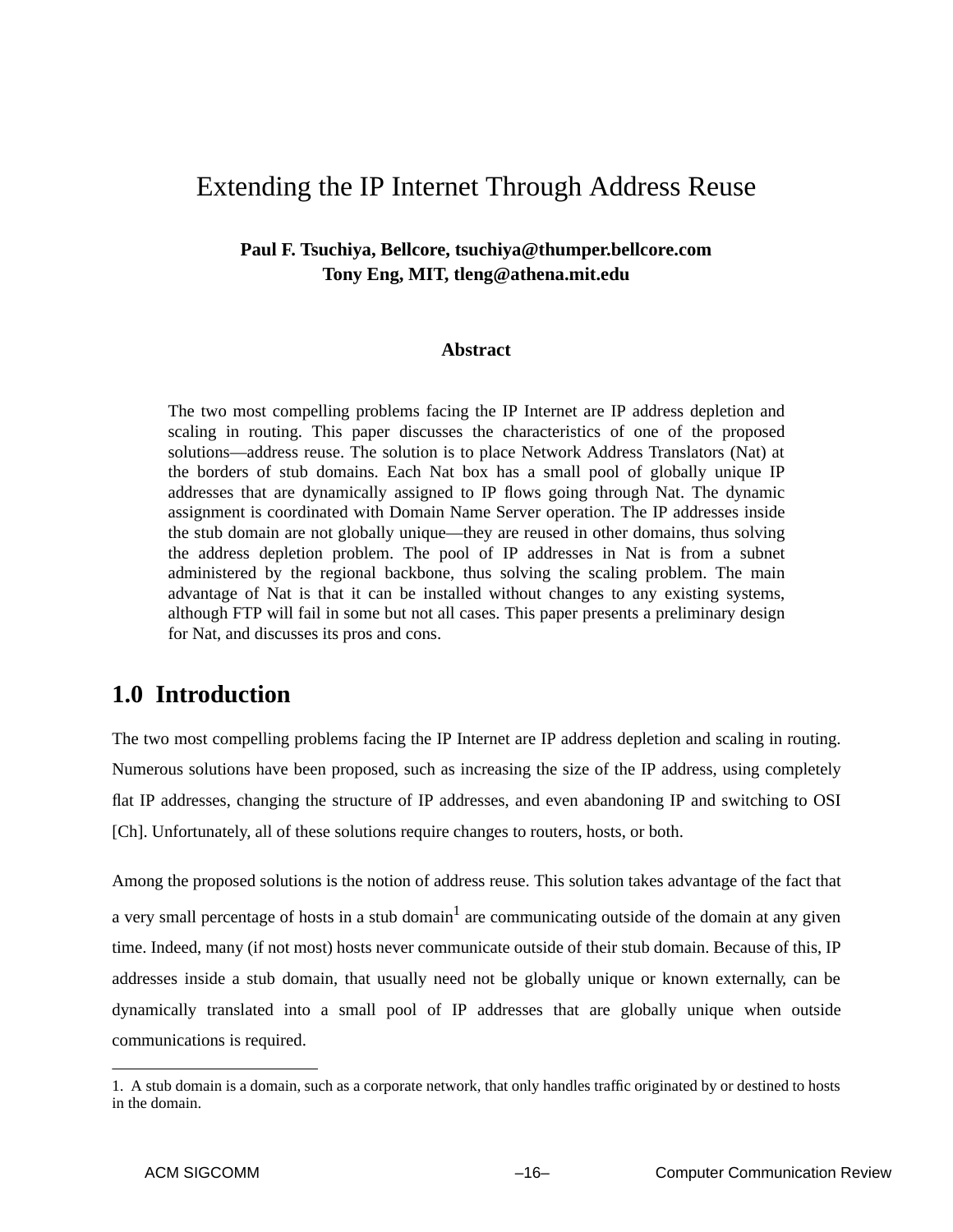This solution has the disadvantage of taking away the end-to-end significance of an IP address, and making up for it with increased state in the network. There are various work-arounds that minimize the potential pitfalls of this. Indeed, connection-oriented protocols are essentially doing a kind of address reuse at every hop.

The huge advantage of this approach is that it can be installed incrementally, without changes to either hosts or routers<sup>2</sup>. Depending on how Nat is implemented, changes to the Domain Name System (DNS) server in the stub domain may be required. This solution can be implemented and experimented with quickly. If nothing else, this solution can serve to provide temporarily relief while other, more complex and far-reaching solutions are worked out.

# **2.0 Overview of Nat**

The design presented in this paper is called Nat, for Network Address Translator. Nat is a box or router function that can be configured as shown in figure 1. The upper configurations require no host or router modifications. The lower configuration requires a modification to the stub border router.

Nat's basic operation is as follows. The addresses inside a stub domain can be reused by any other stub domain. At each exit point between a stub domain and backbone, Nat is installed. Each Nat box is assigned a small pool of globally unique IP addresses (each Nat has a separate pool). These IP addresses are dynamically assigned to IP "flows" going through Nat.

For instance, in the example of figure 2, both stubs A and B internally use class A network number 42.0.0.0. Stub A's Nat is assigned the (subnetted) class B subnet number 128.76.29.0, and Stub B's Nat is assigned the class B subnet number  $128.76.28.0<sup>3</sup>$ . The class B subnets are globally unique—no other Nat boxes can use them.

When stub A host 42.33.96.5 wishes to exchange packets with stub B host 42.81.13.22 ("al.nxb.com"), it sends a Domain Name System (DNS) query to the DNS in stub B (1). DNS knows that the internal address for "al.nxb.com" is 42.81.13.22, but let's assume that there is no external address assigned for "al.nxb.com". DNS would then send a query to Nat asking to have an address assigned (2). Nat finds an

<sup>2.</sup> A few unusual applications may require changes, and hosts that communicate outside their domain to hosts that do not have permanent assignments must use DNS.

<sup>3.</sup> If a backbone assigned subnetted portions of a class B, then it could represent multiple stubs by advertising a single class B address externally.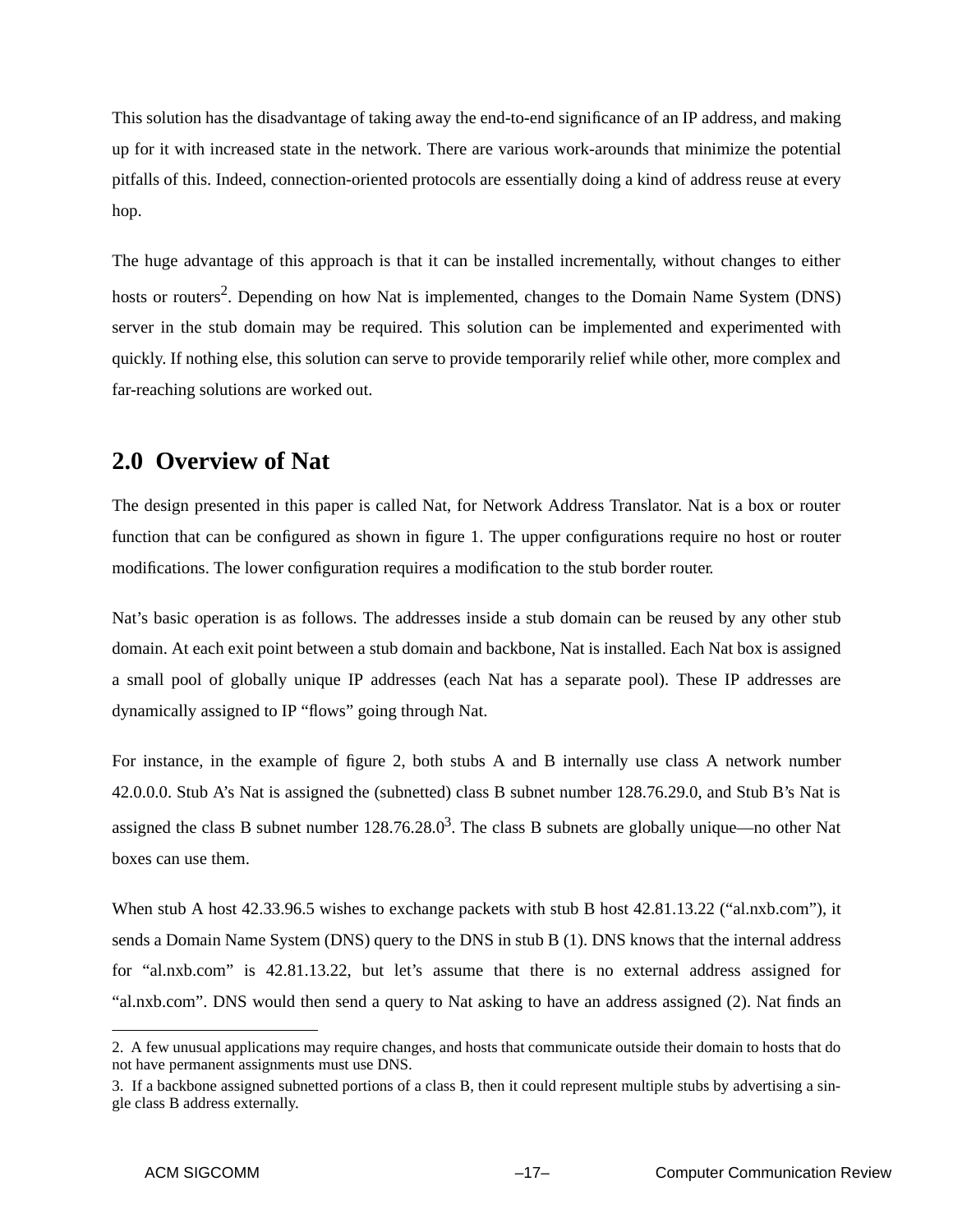

unassigned address in its pool, 128.76.28.4, and returns it to DNS (3), that in turn uses this address to answer the original DNS query (4). Alternatively, the DNS box could not query the Nat box, but rather send the answer (42.81.13.22) back towards stub A's DNS. The Nat box would intercept the DNS answer, assign a temporary address (128.76.28.4), and modify the DNS answer to return 128.76.28.4 to the DNS server in stub A. This latter approach requires no changes to DNS, but constrains the configuration of Nat boxes to one clique (see section 3.4). This constraint will not affect most domains.

42.33.96.5 then sends a packet to "al.nxb.com" with destination address 128.76.28.4. When this packet reaches stub A's Nat, it assigns an externally unique address (128.76.29.7) from the pool to 42.33.96.5, and translates the source address of the IP header with the new address<sup>4</sup>. This packet is routed through the backbones to the stub B Nat, which translates the destination address of the IP header to be the internally known address, and the packet is sent to "al.nxb.com". Likewise, IP packets on the return path go through similar address translations.

<sup>4.</sup> Note that both the IP and TCP checksums must be modified. This does not require a complete recalculation—only an incremental recalculation.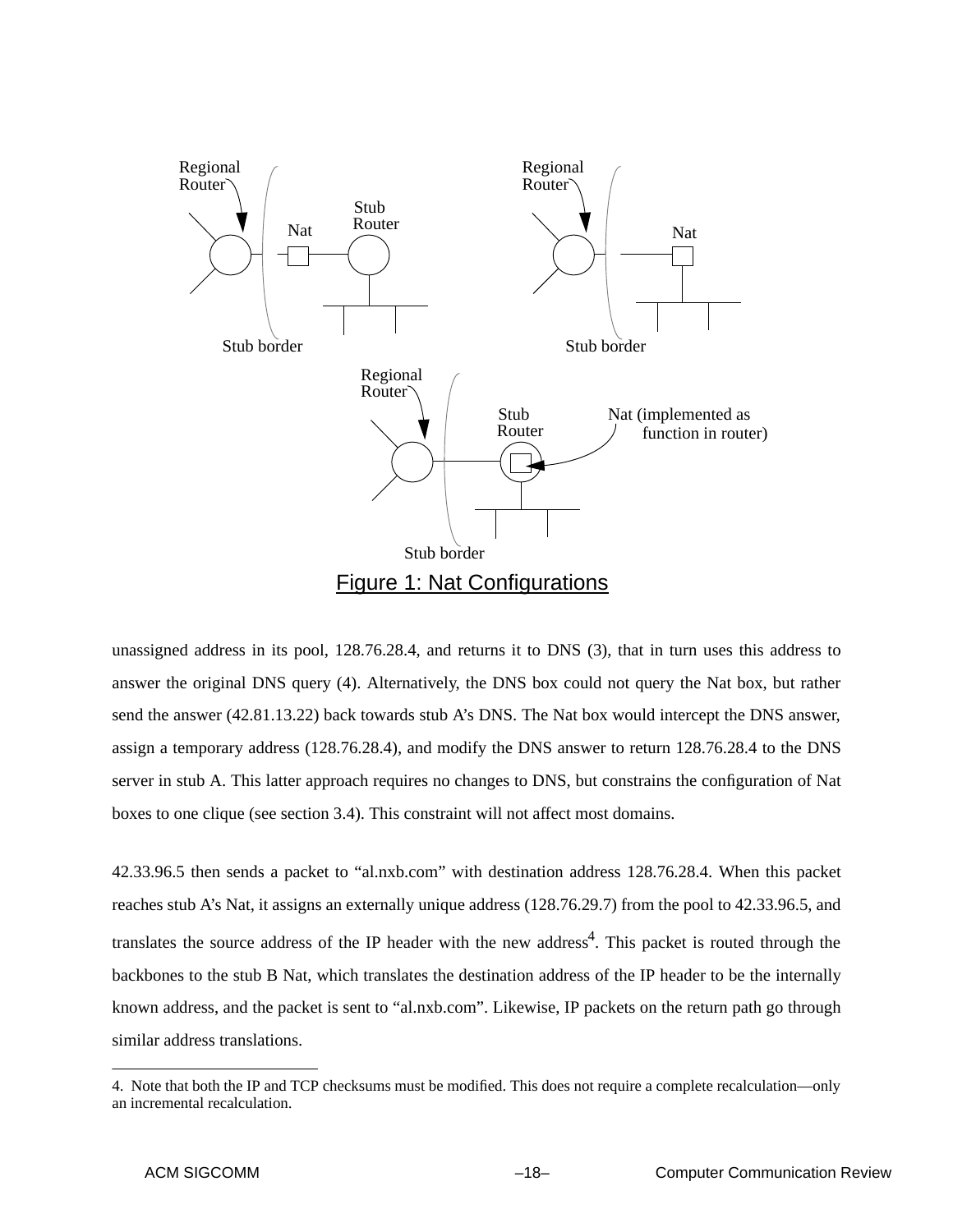

Figure 2: Basic Nat Operation

Notice that this requires no changes to hosts or routers. For instance, as far as the stub A host is concerned, 128.76.28.4 is the address used by "al.nxb.com". The address translations are completely transparent. Depending on whether or not the Nat box intercepts DNS packets, only the Domain Name Server may require modification.

Of course, this is just a simple example. There are numerous issues to be explored. In the next section, we discuss various aspects of Nat.

# **3.0 Various Aspects of Nat**

## **3.1 Address Spaces**

### **Partitioning of Reusable and Non-reusable Addresses**

For Nat to operate properly, it is necessary to partition the IP address space into two parts—the reusable addresses used internal to stub domains, and the globally unique addresses. We call the reusable address *local addresses*, and the globally unique addresses *global addresses*. Any given address must either be a local address or a global address. There is no overlap.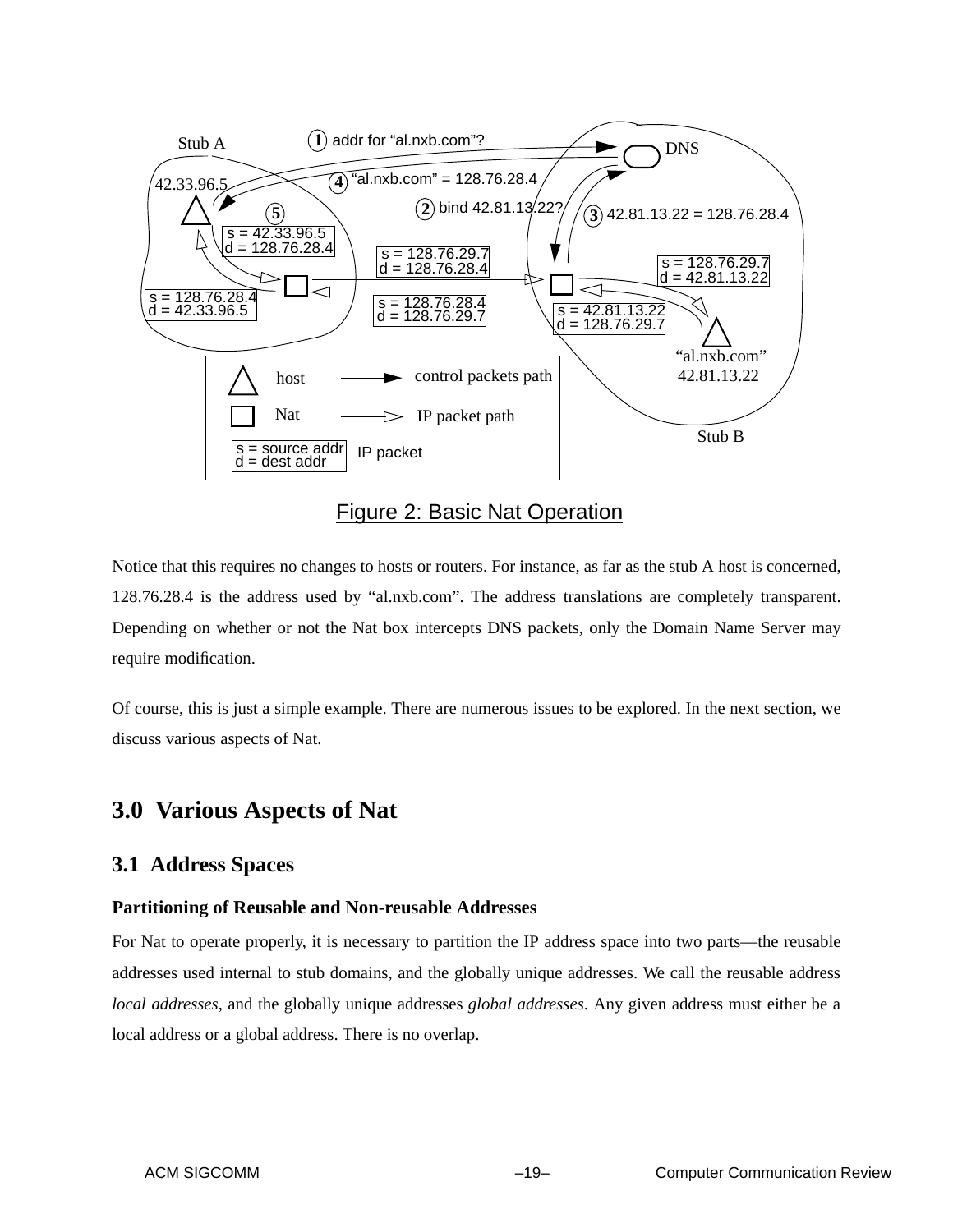The problem with overlap is the following. Say a host in stub A wished to send packets to a host in stub B, but the global addresses of stub B overlapped the local addressees of stub A. In this case, the routers in stub A would not be able to distinguish the global address of stub B from its own local addresses, and would not know whether to route the packets internally or externally.

#### **Initial Assignment of Local and Global Addresses**

Theoretically all stubs could use the same class A address locally. However, existing stubs already have unique addresses assigned internally. It is difficult and takes time to change all addresses in a stub. Therefore, at least initially, existing address assignments should be defined as local addresses. A block of unassigned class B addresses should be defined as global addresses. These would be assigned to Nat boxes (on a subnetted basis). A single class A address should also be defined as local. This class A would be given to new stubs, who would be expected to install Nat when they connect to the IP Internet. Over time, existing stubs should install Nat and transition their existing address to the class A address. Once the transition was complete, the stub could give back its old addresses, which would then become global.

#### **Scaling**

One assignment strategy for global addresses goes as follows. Each regional (bottom level backbone) would be assigned a global class B address. The regional would then subnet the class B address among Nat boxes that connected to it. If, for instance, each Nat box required an average of 250 global addresses in its pool (not an unreasonable estimate<sup>5</sup>), then the class B address could be subnetted among 250 or so Nat boxes. Even if most stubs had two connections to the regional (thus requiring two Nat boxes, and two pools of addresses), 125 stubs could be subnetted into one class B address. The regional could then advertise one class B address to other backbones, rather than 125 separate addresses, as it does now. This would shrink current routing tables from several thousand entries to tens of entries.

# **3.2 Address Assignments**

### **Permanent Address Assignments**

Not all address assignments made by Nat should be dynamic. Any hosts that communicate outside the stub frequently should be given permanent assignments. Such hosts include DNS servers, email distributors, and anonymous FTP repository hosts. Indeed, stubs that implement security by limiting outside

<sup>5.</sup> During one week of measurements of external TCP conversions at Lawrence Berkeley Laboratory [Pa], the largest number of active simultaneous TCP connections registered was 57.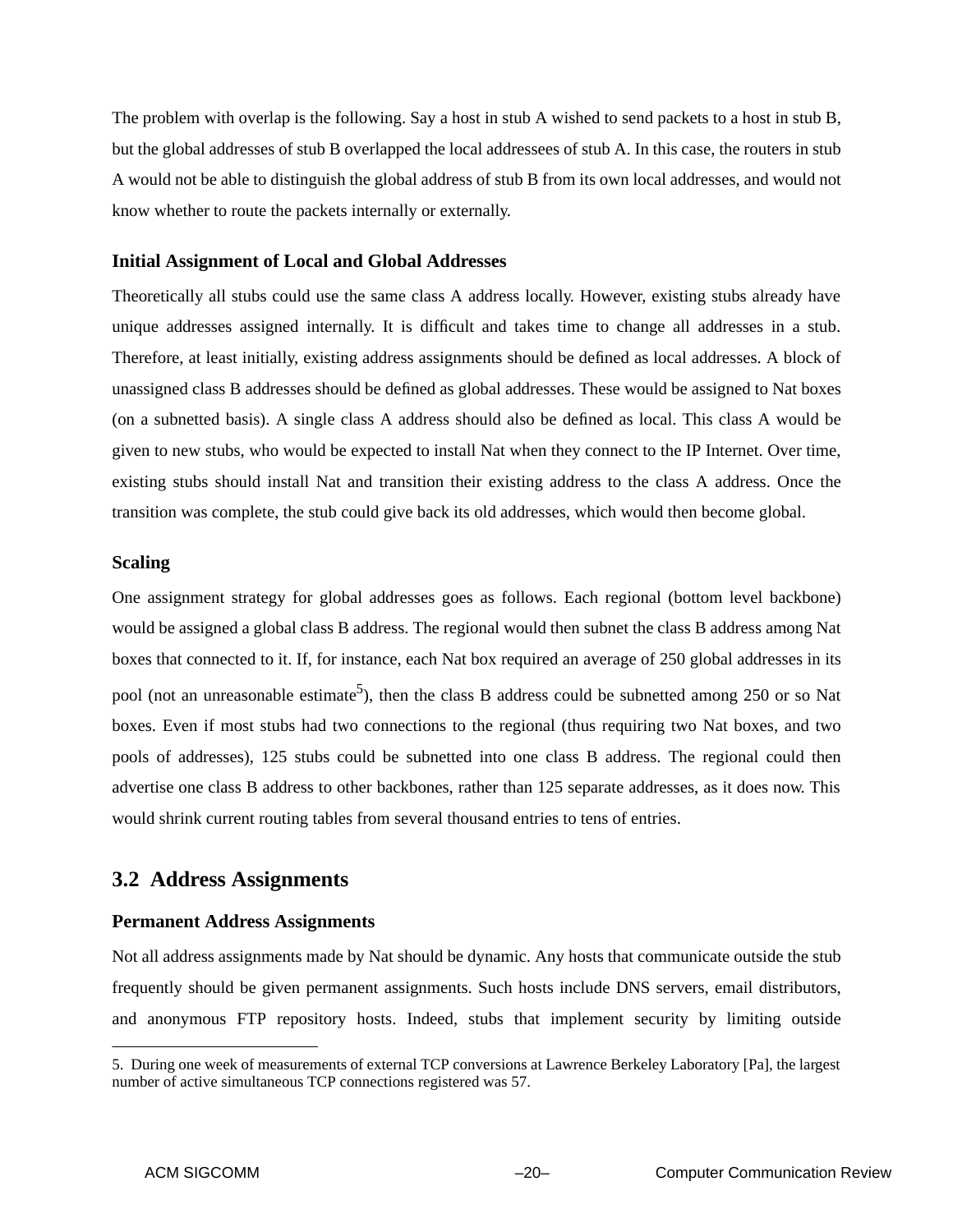communications to a small number of "secure" hosts do not need dynamic assignment at all. Of course, the DNS servers **must** have permanent assignments, because it is through the DNS servers that dynamically assigned global addresses become known.

The global address pool (or just pool), then, is partitioned into two parts, the static pool and the dynamic pool.

#### **Choosing an Assignment**

When Nat intercepts a DNS response (or receives a request from DNS for an assignment<sup>6</sup>), or when a packet that does not have an assignment arrives from the stub destined for the backbone, Nat must choose an assignment from the dynamic pool. The task of choosing an assignment from the pool can be tricky. The goal is to 1) minimize prematurely destroying assignments while 2) maximizing address utilization and 3) minimizing complexity. The primary goal is the first one, provided of course that we can make significant efficiency gains in address utilization over current practice.

The simplest algorithm for choosing an assignment is to choose the address that has not been in active use the longest. To do this, Nat would save the time that the last packet was seen for each of its assignments. When a new assignment is needed, Nat chooses the one with the oldest time. We call this algorithm *IPbased*, because it bases its activity estimate purely on the timing of individual IP packets.

The IP-based algorithm assumes (incorrectly, of course) that the usage behavior of all assignments is the same. For instance, it would choose the assignment for a TCP connection that has been idle for two minutes but never issued a close, over a TCP connection that issued a close one minute ago and has been idle ever since. Clearly, it would be preferable to destroy the one-minute old closed connection over the two-minute old open connection<sup>7</sup>. Since the IP-based algorithm does not monitor connection status, it cannot know this.

If applications where a valid assignment may remain idle for long periods of time exist, then the IP-based algorithm must maintain a large pool to insure that the oldest assignment is not still active. (If a limited

<sup>6.</sup> Throughout this paper, reference may be made to either the intercept method of modifying DNS packets, or explicit packet exchange between DNS boxes and Nat boxes, but not both. Unless otherwise stated, it should be understood that either method is possible.

<sup>7.</sup> TCP does not have a keep-alive function, so a TCP connection can remain open without exchanging packets indefinitely.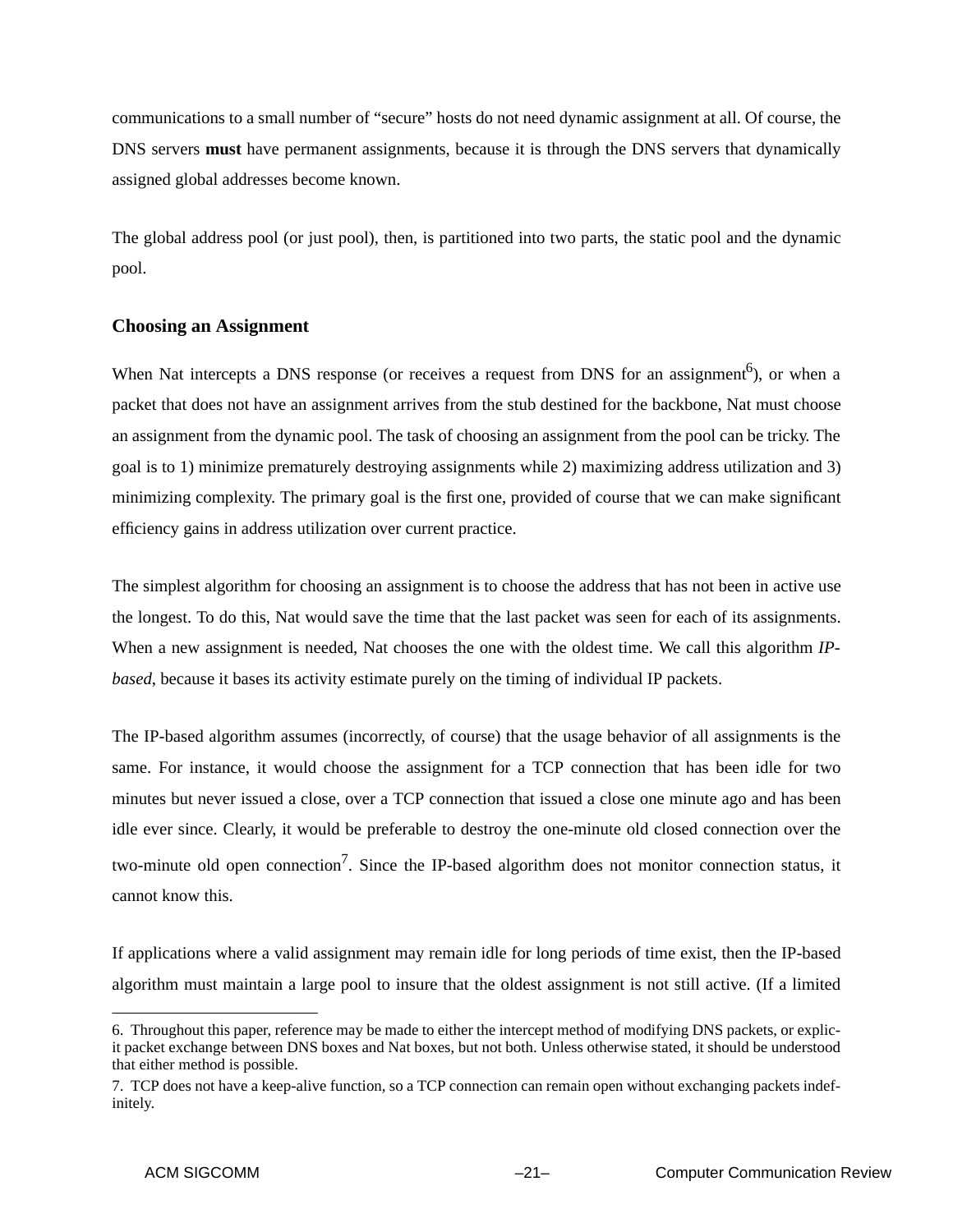number of hosts have these kinds of applications, then a possible solution would be to give these hosts permanent assignments.)

An alternative approach would be an algorithm that monitors connection status and partitions assignments into two classes—those that have seen an end-of-connection indication and those that have not. The endedconnection assignments would become available for re-assignment after a relatively short idle time, say one minute. The open assignments would become available for re-assignment after a long idle time, perhaps several hours. One way to implement this would be to consider the working idle time of an endedconnection association to be *x* times the actual idle time, and then compare all idle times directly. We call this the *connection-based* algorithm.<sup>8</sup>

It is impossible to know which assignment algorithm to use without knowing how applications behave. Since Nat will initially be experimental, both algorithms can be experimented with. Since each Nat box can independently choose it's own algorithm, multiple algorithms can be experimented with simultaneously.

### **Incorrect Assignments**

The reuse of global addresses by Nat is not explicitly coordinated with the use of addresses by hosts. Through DNS packets, Nat can inform a host of an assignment. However, Nat cannot inform hosts when an address has been re-assigned. As a result, it is entirely possible for a host A to use an address that it thinks is for host B, but that in fact Nat has reassigned to host C.

Note that even without address reuse, there always exists the possibility that a host uses the wrong address. For instance, DNS can be incorrectly configured so that the IP address it returns does not belong to the host named in the query. Usually, the application protocol or the human user will discover the error. Nat, however, increases the probability of misdelivering packets.

Notice that a protocol such as X.25 is basically an address reuse scheme similar in some respects to Nat. In this case, the X.121 address corresponds to the Domain Name, and the Virtual Circuit Identifier (VCI) corresponds to the assigned IP address. X.25 for all practical purposes does not have the mis-addressed packet problem like Nat does, because the assignment of VCIs is explicitly coordinated by all components on the path, including hosts. It follows, then, that the problem of mis-addressed packets in Nat is not a problem with address reuse per se, but a problem of the style of implementation resulting from the decision to keep Nat transparent to hosts.

<sup>8.</sup> Connection-less applications can only use the IP-based algorithm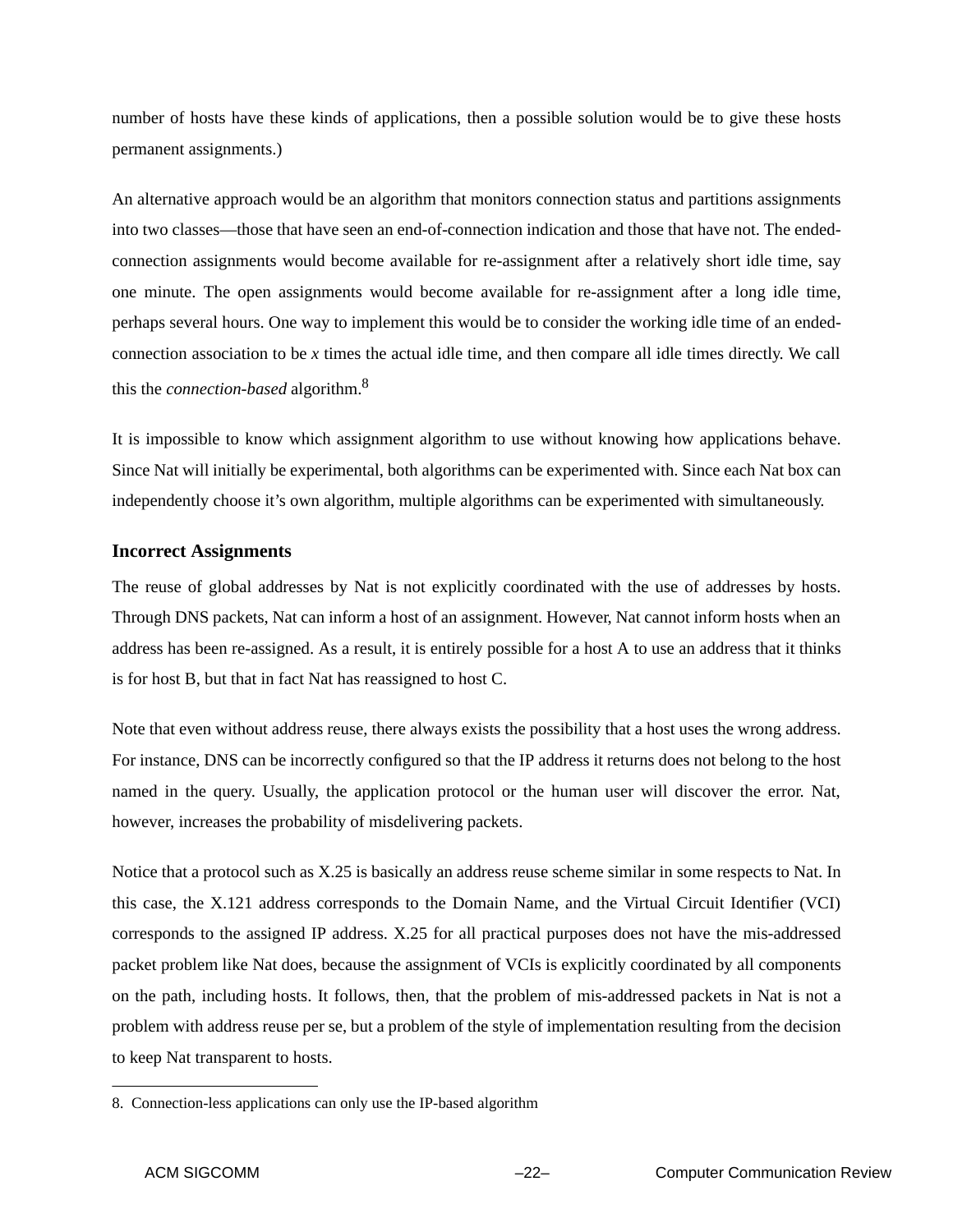All cases of mis-addressed packets are the result of hosts (or DNS) caching addresses longer than Nat. This comes about because Nat, through the modification of DNS packets, can give a host an address to use, but cannot later remove it. Nat should therefore always set the Time-to-Live (TTL) in DNS packets (or responses to DNS queries for an assignment) to a value slightly smaller than the minimum time that Nat will maintain an assignment [Lo]. This of course does not prevent a host from caching the assignment for a longer period of time. For instance, the host may start up an application that runs for a long time, sends very occasional UDP packets, always using the IP address that it was originally invoked with. A small TTL only prevents a DNS server from storing the query beyond this time, thereby preventing it from giving the assignment to another host after it has expired.

Another style of implementation, that requires changes to DNS and the involvement of DNS at both source and destination, but that reduces the probability of mis-addressed packets, is briefly described as follows. Instead of distinguishing assignments by only stub-side addresses, Nat distinguishes on both sides. In other words, if a packet does not have an expected source *and* destination address, it is dropped.

When a host  $H_a$  wants to send packets, it queries its local DNS server  $D_a$ . Rather than immediately send a query to the destination DNS server,  $D_a$  queries the Nat box  $N_a$  in its domain and gets an assignment  $A_a$ . This assignment is then conveyed in the query to the DNS server  $D_b$  on the destination side.  $D_b$  then conveys the address  $A_a$  to the destination Nat box  $N_b$ , which associates the source global address  $A_a$  with the destination global address  $A_b$  that it assigns. When  $D_b$  answers the query,  $D_a$  informs  $N_a$  of the address  $A_b$ , so now both Nat boxes have both  $A_a$  and  $A_b$  associated with their assignments. As a result, hosts that previously used either  $A_a$  or  $A_b$  will now not be able to use them, and packets will not be mis-delivered (just dropped). To successfully communicate, these hosts will have to again query their DNS server.

If a third host  $H_c$  wants to send packets to host  $H_b$  with global address  $A_c$ , DNS server  $D_b$  will need to inform  $N_b$  of the new address  $A_c$  so that  $N_b$  will now associate both  $A_a$  and  $A_c$  with  $A_b$ . Note that if only one side has implemented Nat, the DNS server on the Nat side will need to query the DNS server on the non-Nat side to learn the expected IP address of the other side. This extra query is needed because DNS queries normally only carry the domain name of the query originator, not the IP address.

This two-sided design involves more overhead and complexity than the one-sided design, and may turn out not to be necessary. Its inclusion in Nat is a matter for further debate and experimentation. Notice that with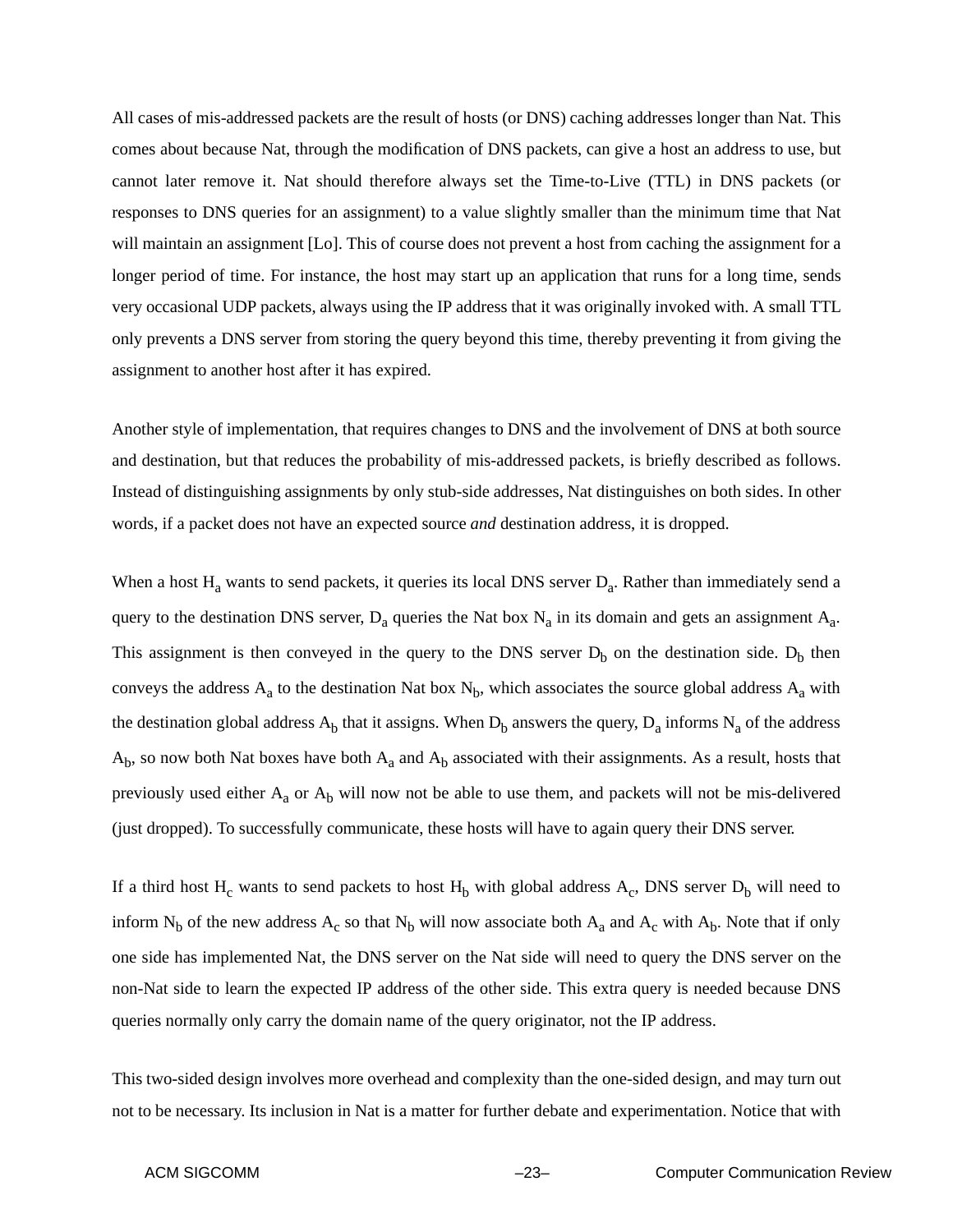permanent assignments, there is no possibility of mis-addressed packets, and so the two-sided technique has no effect there.

## **3.3 Running Routing Algorithms Across Nat**

Of course, in order for Nat to be transparent to the border routers of the backbone and the stub, the border routers must believe that they are exchanging routing information with each other in the usual way. In other words, the stub border router must think that it is sending routing information about its internal (local) addresses to the backbone border router. Nat must intercept the routing information from the stub border router and replace the local address information with address information reflecting its global pool. However, global information that Nat receives from the stub border router must be passed through unchanged. Routing information from the backbone border router to Nat should always be passed through unchanged.

## **3.4 Multiple Nat Boxes and DNS Servers**

All of the previous descriptions assume that each stub has just one Nat box and one DNS server. However, each stub/backbone entry/exit point needs to have a Nat box. In many, if not most cases, an IP packet can potentially travel through more than one border router. For this to work in the context of Nat, every Nat box that might potentially handle the packets of a given connection must know the assignment.

In addition, any given host may have multiple DNS servers (primary and backup, for instance). In what follows, we describe the mechanisms necessary to make multiple Nat boxes and DNS servers work.

### **Need for Nat Cliques**

The Nat boxes of a stub are partitioned into one or more possibly overlapping groups, each with one or more Nat boxes. We call these groups Nat cliques. A Nat clique is a group of Nats such that a packet addressed with an assignment from one of the Nats in the clique can potentially be routed through any of the Nats in the clique. Therefore, the formation of a Nat clique depends on both intra-domain and interdomain routing, primarily inter-domain.

There can be many reasons why such cliques form. For instance, assume that a stub has two attachments each to both NSFNET and MILNET. Assume also that the addresses assigned to the Nat boxes corresponding to each backbone are hierarchically formed to imply routing through that backbone. Therefore, packets assigned by the NSFNET-attached Nats will go only through NSFNET, and packets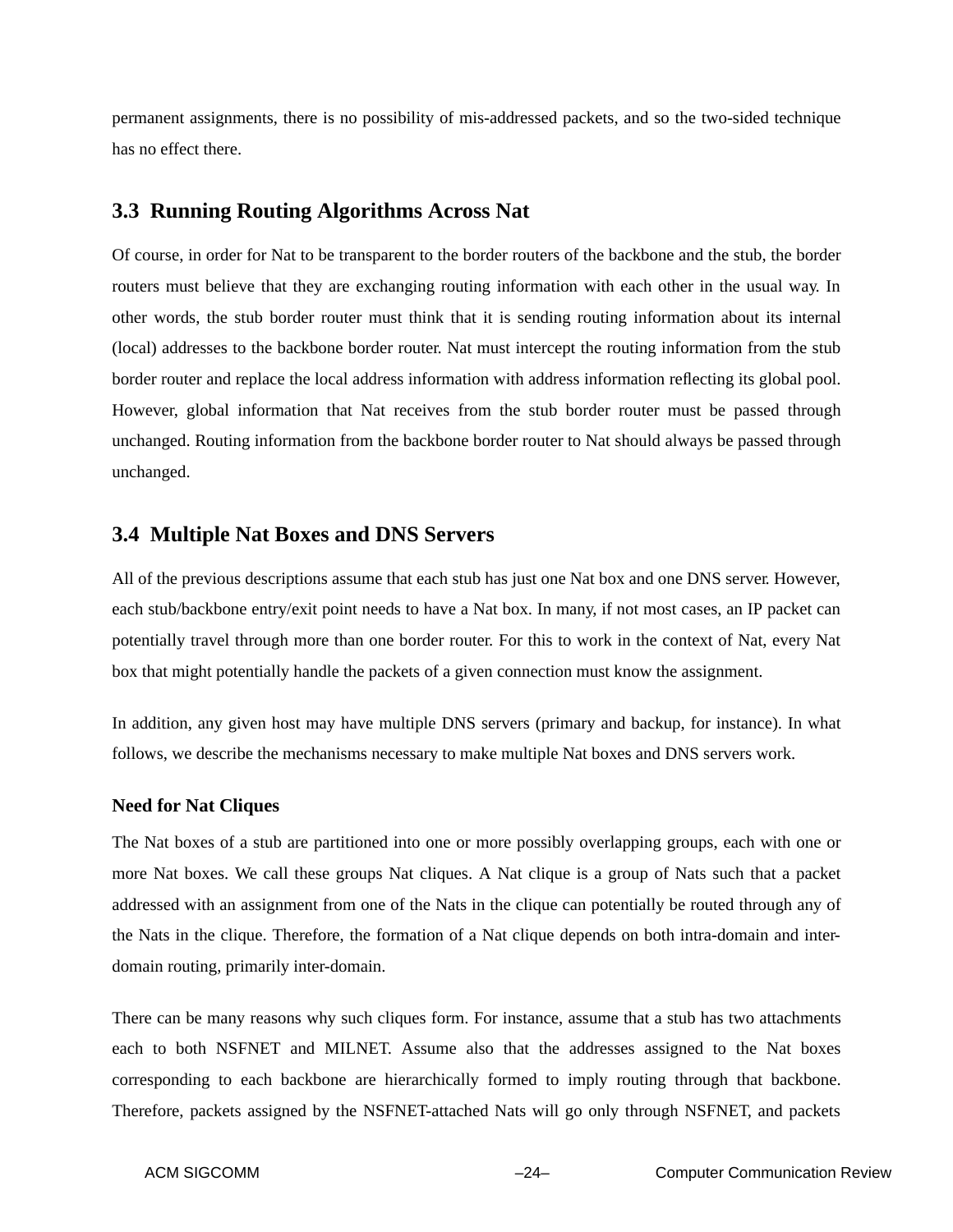assigned by the MILNET-attached Nats will go only through MILNET. In this case, there are two Nat cliques.

The Nats in a Nat clique are divided into two types—those that can assign and receive addresses for the clique, and those that only receive addresses for the clique. We call these clique-assigning Nats and cliquereceiving Nats.<sup>9</sup> Although it is not absolutely necessary, every Nat should be a clique-assigning Nat for at least some clique (for instance, for robustness in case all other Nats in a clique fail).

The reason for having two types of Nats is as follows. Consider the previous example, but modify it so that it is possible to alternate route packets with the MILNET-derived assignments through NSFNET, but it is not possible to alternate route packets with the NSFNET-derived assignments through MILNET. In this case, the NSFNET Nats must be aware of the MILNET assignments, in case such packets are alternate routed through them, but the MILNET Nats do not need to be aware of the NSFNET Nat assignments. There are therefore two cliques. The "NSFNET" clique has just the two NSFNET-attached Nats, and both are clique-assigning Nats. The "MILNET" clique has all four Nats, but the MILNET-attached Nats are clique-assigning Nats, and the NSFNET-attached Nats are clique-receiving Nats.

### **Operation of Nat Cliques and DNS Cliques**

Nat cliques and DNS cliques require the following configuration information. The DNS server contains a list for each Nat clique (in the case where interception is not being used). Within each list is the IP address of the clique-assigning Nats in the clique. Each Nat contains a list for each Nat clique for which it is a clique-assigning member. This list contains the IP address of every Nat in the clique (both clique-assigning and clique-receiving). Clique-assigning Nats must also contain a list for each DNS clique (in the case where interception is not being used). A DNS clique is a group of DNS servers that can potentially answer a query for the same hosts. Although it is only necessary as a configuration-correctness mechanism, each Nat may contain a list for each Nat clique for which it is a clique-receiving member. This list contains the IP address for every clique-assigning member of the clique. All of the configuration information must be stored in non-volatile memory (or be learnable upon booting).

Every Nat box has one or more unique pools of global addresses from which it can make assignments. By not having Nat boxes share global addresses, we eliminate the need for coordination of address assignment

<sup>9.</sup> If Nat intercepts DNS packets, then there can be only one clique, and all members of the clique must be clique-assigning Nats. This is because a DNS packet can be routed through any Nat box, and so all Nat box must be prepared to make assignments.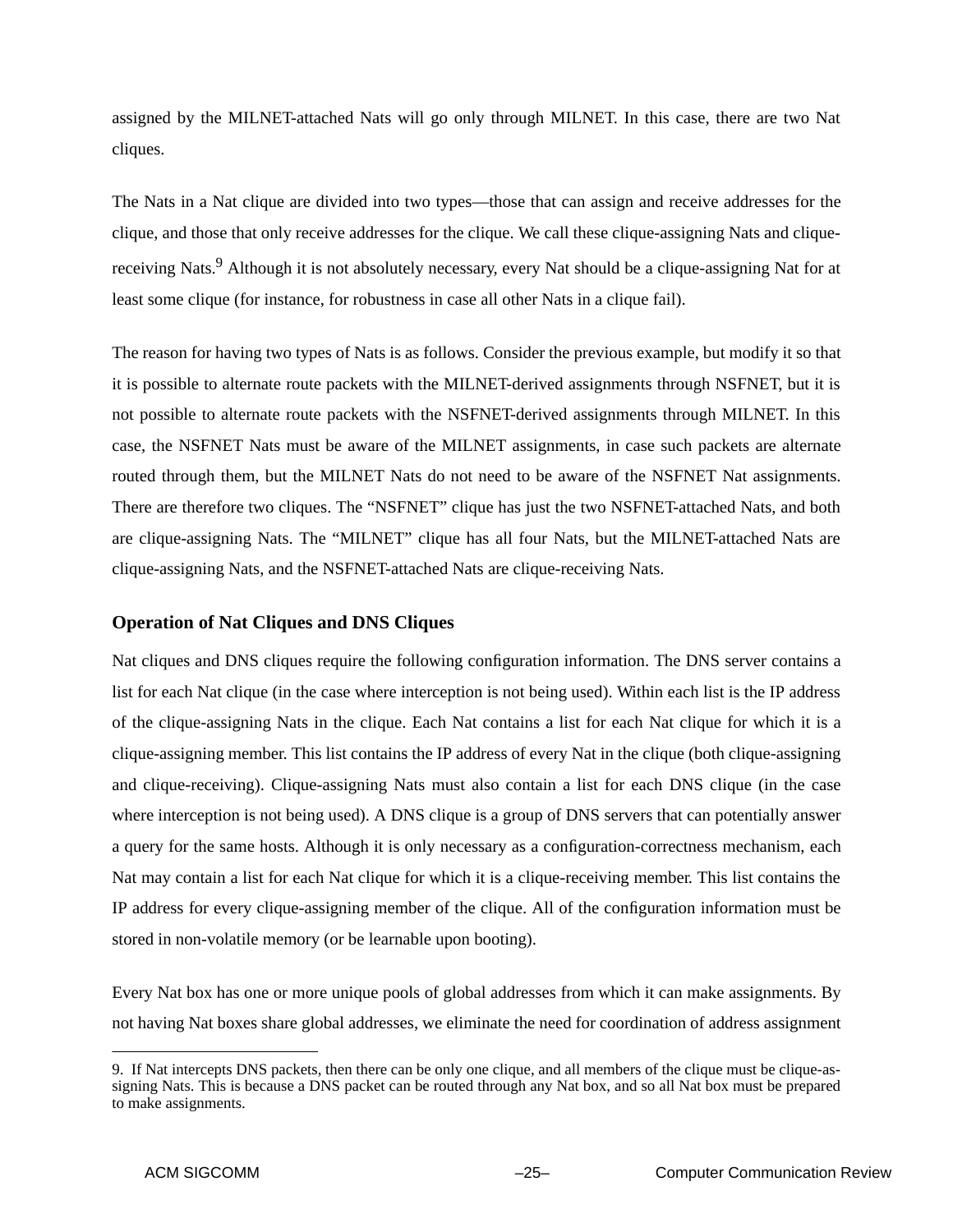where one Nat box has to check with others to make sure that a particular assignment can be made. This has the negative effect of requiring a larger pool in each Nat box than what otherwise would be necessary (to insure that any Nat box doesn't run out of addresses to assign). However, the increase is not that much (certainly not linear with the number of Nat boxes), since assignments can be spread over the Nats in a clique.

The reason that a Nat box may have multiple pools is because a backbone may assign multiple address prefixes to a single stub for the purposes of policy routing. For instance, assume that a regional backbone is attached to both MILNET and NSFNET. If the regional network maintains two address prefixes, and advertises one of them to MILNET and the other to NSFNET, then packets with the MILNET-advertised address will be routed through MILNET and vice versa. By receiving multiple addresses in a query, a host (or user) has the power to choose the backbone network [Ts1].

When a DNS server receives a DNS query, it sends a Nat-assignment query to one clique-assigning Nat in each Nat clique. It should round-robin the queries among the clique-assigning Nats in each clique to evenly spread the assignment load. The Nat receiving the query makes an assignment, returns the assignment to the DNS server, sends an assignment notification message to all DNS servers that are members of the DNS cliques that the requesting DNS server belongs to, and sends an assignment notification message to all of the Nats in its cliques indicating the new assignment. On rare occasions, the Nat receiving the query may have no addresses available for assignment. In this case, Nat returns a NULL assignment, and the DNS may either query another Nat box in the clique, or return a failure in its DNS response.

When the assignments are returned to the DNS servers, they have expiration times associated with them. (If interception is used, then Nat sets the TTL in the DNS response itself.) The assigning Nat boxes must not reassign the address until the expiration time has elapsed. The DNS servers must not set the TTL (Time-to-Live) field in the DNS response to longer than the shortest expiration time. If the DNS servers choose to cache the assignment, they must remove the cache entry by the shortest expiration time. Note that it is not necessary for the DNS servers to cache the entry, because if another query for the same host comes, the DNS server will query Nat boxes and receive the same assignments.

When Nat boxes receive assignment notifications, they keep the assignments until notified otherwise. This will occur when the assigning Nats reassigns the addresses.

Nat assignment notifications must be reliable, because there is no refreshing (or timing out) of assignments by receiving Nats. Therefore, assignment notification messages must be acknowledged, and resent if no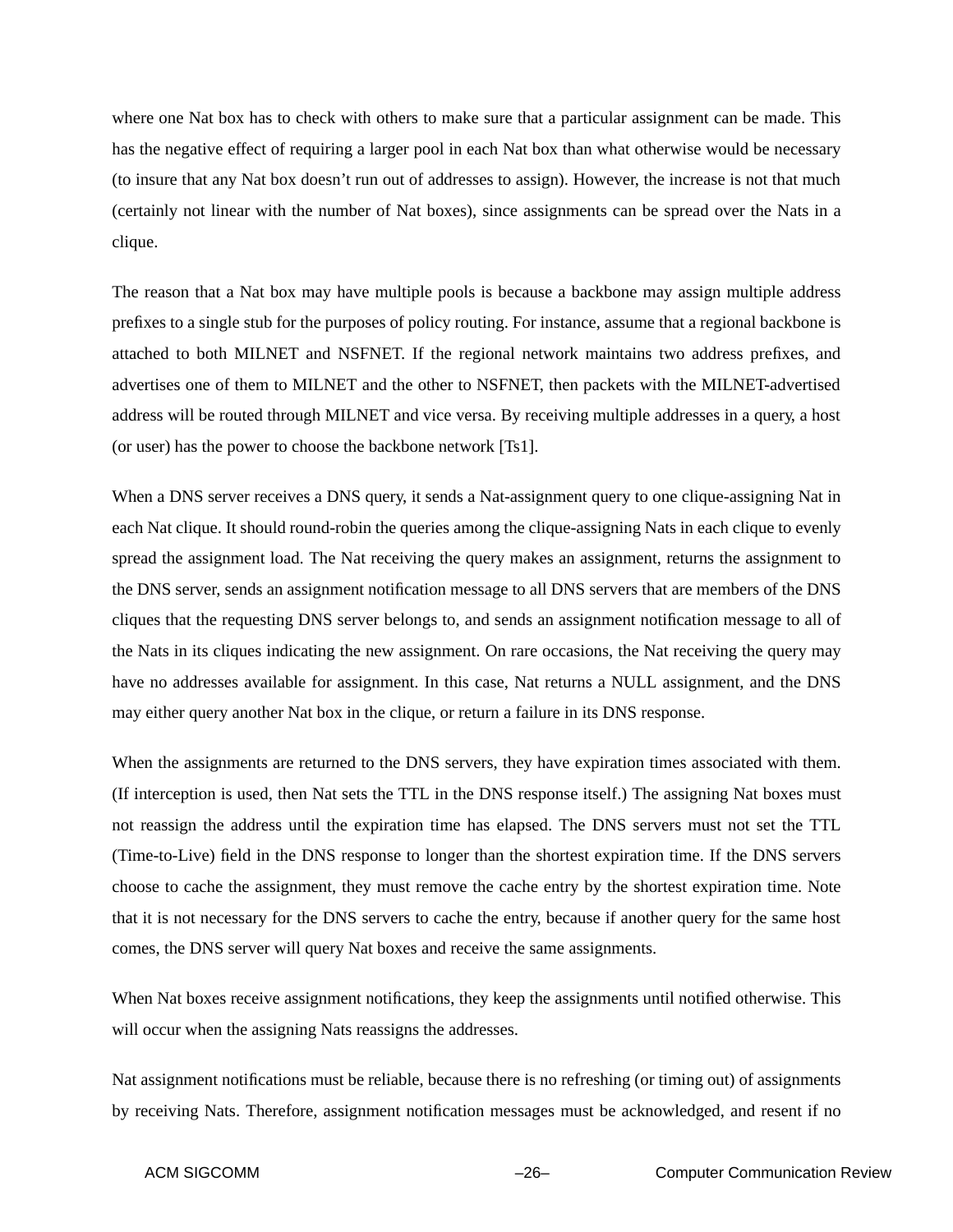acknowledgment is received. Of course, if a receiving Nat has crashed, then no acknowledgment can be sent. Therefore, Nat boxes must be able to mark other Nat boxes as down after a number of attempted assignment notifications. Also, when Nat boots (comes up after crashing), it must contact all assigning Nats in its cliques and receive all current assignments. This must also happen if Nats in a clique have been partitioned from each other, and the partition heals. Note that each Nat must have enough memory to hold all of the assignments of all of the Nats in all of their cliques.

#### **Private Networks that Span Backbones**

In many cases, a private network (such as a corporate network) will be spread over different locations and will use a public backbone for communications between those locations. In this case, it is not desirable to do address translation, both because large numbers of hosts may want to communicate across the backbone, thus requiring large global address pools, and because there will be more applications that depend on configured addresses, as opposed to going to a name server. We call such a private network a *backbone-partitioned stub*.

Backbone-partitioned stubs should behave as though they were a non-partitioned stub. That is, the routers in all partitions should maintain routes to the local address spaces of all partitions. Of course, the (public) backbones do not maintain routes to any local addresses. Therefore, the border routers must tunnel through the backbones using encapsulation. To do this, each Nat box will set aside one global address from the pool for tunneling. When a Nat box x in stub partition X wishes to deliver a packet to stub partition Y, it will encapsulate the packet in an IP header with a destination address from the pool of Nat box y that has been reserved for encapsulation. Then Nat box y receives a packet with that destination address, in decapsulates the IP header and routes the packet internally.

# **3.5 Header Manipulations**

In addition to modifying the IP address, Nat must modify the IP checksum, the TCP checksum, places in ICMP and FTP where the IP address appears, and perhaps other places where the IP address appears<sup>10</sup>.

The checksum modifications to IP and TCP are simple and efficient. Since both use a one's complement sum, it is sufficient to calculate the arithmetic difference between the before-translation and aftertranslation addresses and add this to the checksum. The only tricky part is determining whether the

<sup>10.</sup> The author knows of no other such places off hand, but there are undoubtedly some. Hopefully, most such applications will be discovered during experimentation with Nat.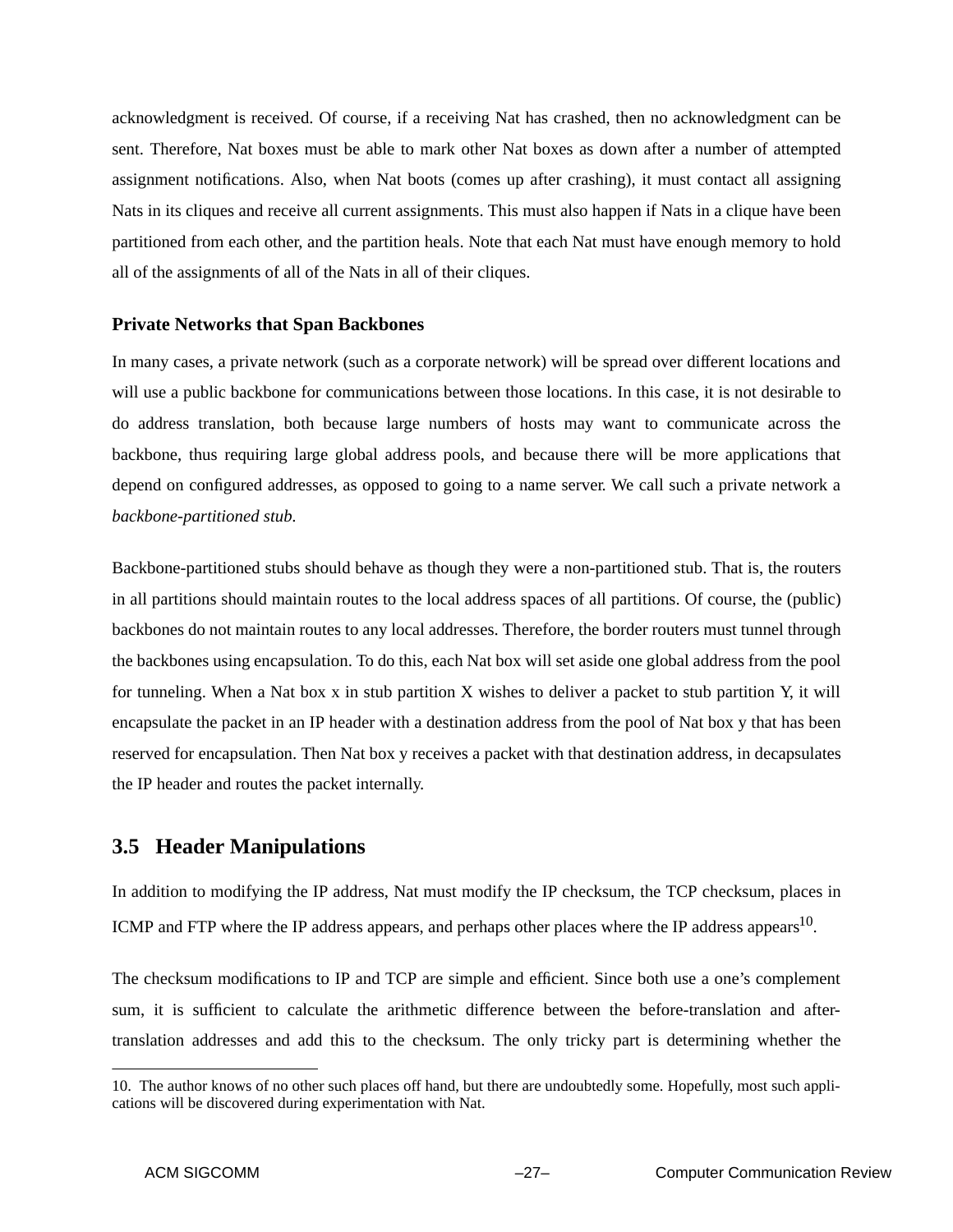addition resulted in a wrap-around (in either the positive or negative direction) of the checksum. If so, 1 must be added or subtracted to satisfy the one's complement arithmetic. Sample code (in C) for this is as follows:

```
int16 nat_newChk(checksum, oldaddr, newaddr)
 int16 checksum;
 int32 oldaddr, newaddr;
{
 int16 newCheck, oldCheck;
 int32 chk32,diff32;
 int16 crossing;
 int32 carry1, carry2;
 /* diff32 could be pre-calculated when assignment is made */
diff32 = (((newaddr >> 16) & 0x0000ffff) + (newaddr & 0x0000ffff) -((\text{oldaddr} >> 16) \& 0x0000ffff) + (\text{oldaddr} \& 0x0000ffff));
checksum = ~\simchecksum;
chk32 = (0x0000ffff & checksum);chk32 += 0x00020000;chk32 += diff32;crossing = (chk32 \gg 16) - 2i chk32 += crossing;
checksum = 0xffff & (int16)chk32; return (~checksum);
}
```
The arguments to the File Transfer Protocol (FTP) PORT command include an IP address (in ASCII!). If the IP address in the PORT command is the same as that of the host sending the PORT command, then Nat must substitute the (local) IP address in the FTP PORT command with the (global) assigned IP address. Because the address is encoded in ASCII, this may result in a change in the size of the packet (for instance, 10.18.177.42 is 12 ASCII characters, while 193.46.228.137 is 14 ASCII characters). If the packet size is changed in transit, then the subsequent TCP sequence numbers (which are in units of bytes) will be wrong, and TCP will fail.

In some cases, it may be possible for Nat to choose a global IP address that has the same number of ASCII characters as the local IP address. It is possible, however, for the character size of the local IP address to be smaller (or larger) than the smallest (or largest) possible IP address from the pool. In this case, FTP will fail. In general, in order to run FTP outside of a stub, it will be necessary to either limit outside FTP to a few internally widely available hosts, or set up an FTP application gateway.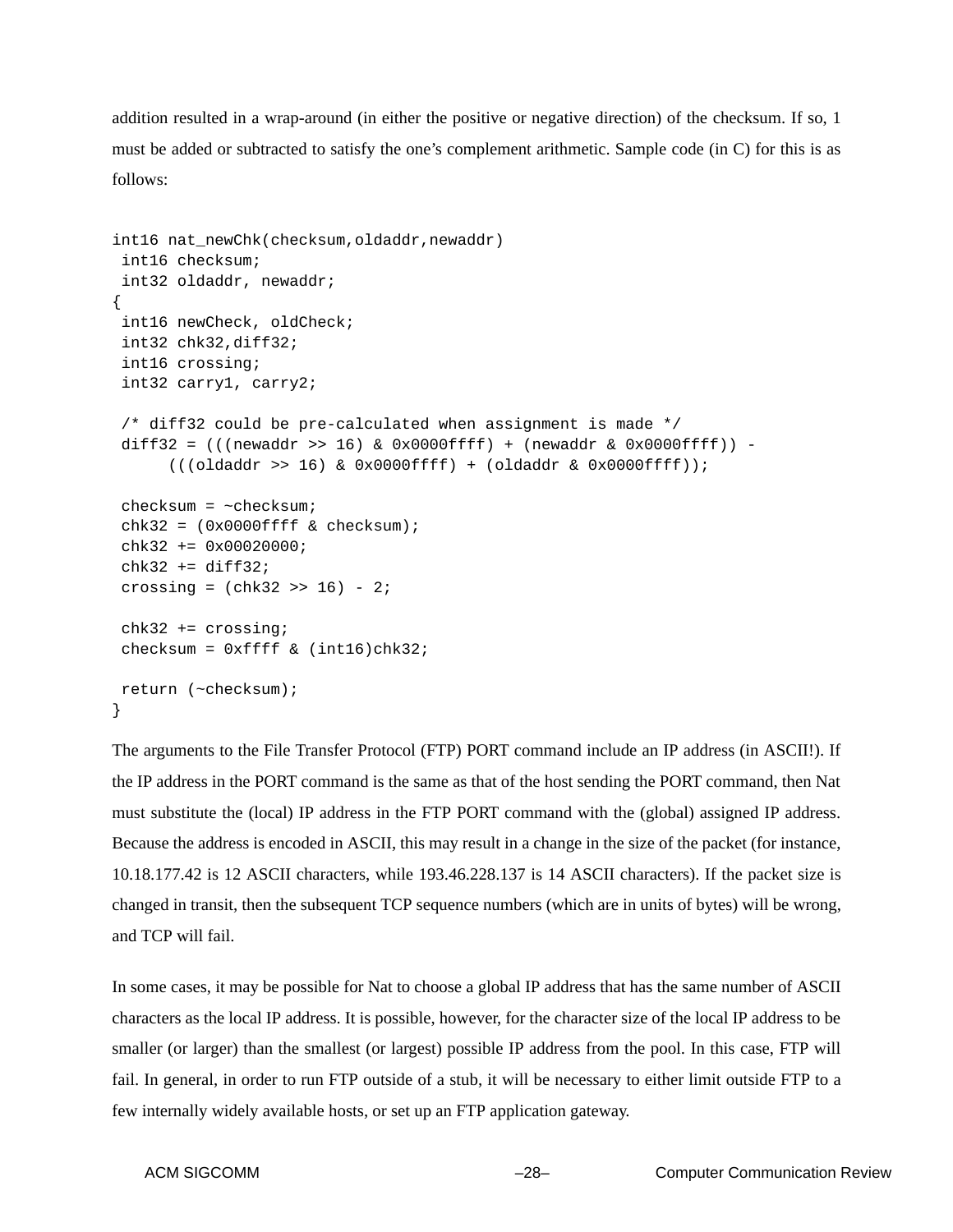If the IP address in the PORT command is different from that of the host sending the PORT command, but the IP address is local to the stub domain, then Nat can create an assignment for the IP address and substitute that. Since the address is encoded in ASCII, the TCP checksum cannot as easily be incrementally recalculated, and should therefore be recalculated from scratch. If the IP address in the PORT command is not from the local stub, then it should not be modified. Of course, if the FTP session is encrypted, the PORT command will fail.

If an ICMP message is passed through Nat, it may require two address modifications and three checksum modifications. This is because most ICMP messages contain part of the original IP packet in the body. Therefore, for Nat to be completely transparent to the host, the IP address of the IP header embedded in the data part of the ICMP packet must be modified, the checksum field of the same IP header must correspondingly be modified, and the ICMP header checksum must be modified to reflect the changes to the IP header and checksum in the ICMP body. Of course, the normal IP header must also be modified as already described.

It is not entirely clear that the IP header information in the ICMP part of the body really need be modified. This depends on whether or not there is really any host code that looks at this IP header information $^{11}$ . It may in fact be useful to not translate, so as to provide the exact header seen by the router or host that issued the ICMP message, which may aid in debugging. In any event, no modifications are needed for the Echo and Timestamp messages, and Nat should never need to handle a Redirect message.

# **3.6 Other Aspects of Nat**

### **Global Routing and Addressing Issues**

Over the short term, Nat provides scaling benefits by allowing for subnetting of stubs by backbone networks. In doing this, we essentially add a level of hierarchy to IP routing. We also introduce the coupling of route to address that the OSI community is now having to face. Namely, if an IP address is handed out by a backbone, and that backbone advertises that address as reachable through it, then routes will naturally go through that backbone. If an alternate route through another backbone is desired (for instance, because the primary route failed), that route may not be available.

<sup>11.</sup> In the theoretical worst case, an ICMP message could be sent concerning an FTP packet that contained a PORT command. In this case, modifications would be required to the PORT command and the TCP checksum, in addition to the fields already mentioned. In practice, this seems unnecessary.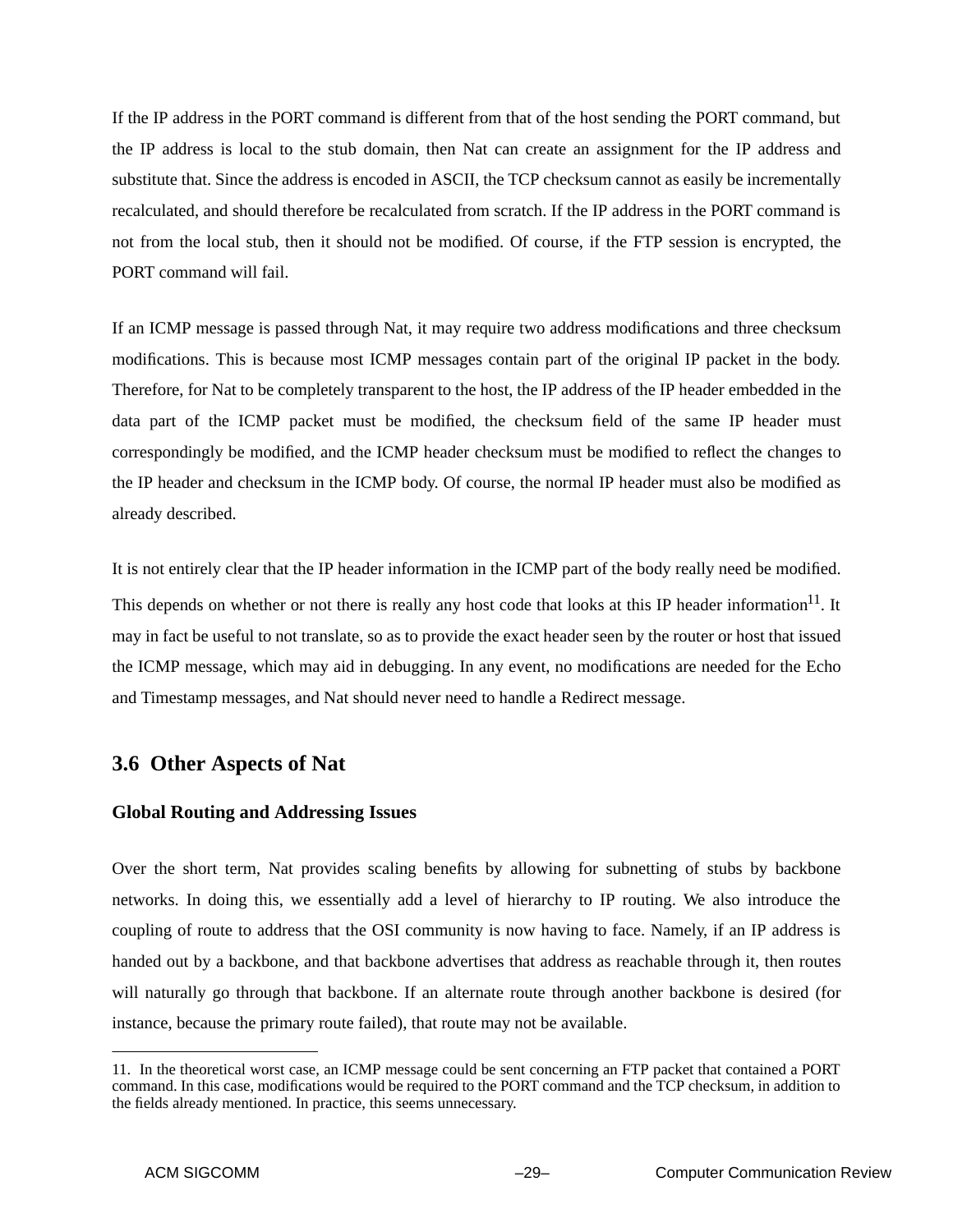Viewed another way, this coupling of route to address can actually be a feature rather than a bug. If a host or user wishes to route through one backbone vs. another, it can manipulate the choice by choosing the appropriate address. This would work as follows. When the DNS server queries the Nat boxes for assignments, it may get back multiple answers, one from each Nat clique, and possibly multiple assignments from a single Nat clique. These multiple answers essentially reflect reachability of the stub through multiple backbones. When the DNS server then returns the queries, the source host can choose the appropriate one.

The use of multiple addresses as a means of policy routing and scaling are discussed extensively in [Ts1]. The main point here is that the extra layer(s) of IP address hierarchy resulting from Nat make it possible to take advantage of multiple addresses.

#### **Dynamic Allocation of Nat Pool**

The size of the pool of addresses needed by a Nat box varies over time. At certain times more addresses are needed than at others. If the Nat pools can be dynamically assigned to Nat boxes from a larger pool, then the benefits of statistical sharing can be realized. Each Nat box could keep a pool large enough to handle most of its needs, but the Nat box could dynamically request more addresses from its backbone when necessary.

This could be done using the two-level kampai algorithm described in [Ts2]. That algorithm is for the purpose of assigning subnet numbers. Its main advantage is that it allows subnet numbers to be assigned efficiently without requiring advance knowledge of the size (in terms of number of hosts) and number of subnets. It does this by removing a bit from the mask when more space is needed in a subnet. This doubles the subnet's space. Since this algorithm can be automated, it may be possible for Nat boxes to request and return address space in increments of powers of two.

#### **Applications with IP-address Content**

Any application that carries (and uses) the IP address inside the application will not work through Nat unless Nat knows of such instances and does the appropriate translation. It is not possible or even necessarily desirable for Nat to know of all such applications. And, if encryption is used then it is impossible for Nat to make the translation.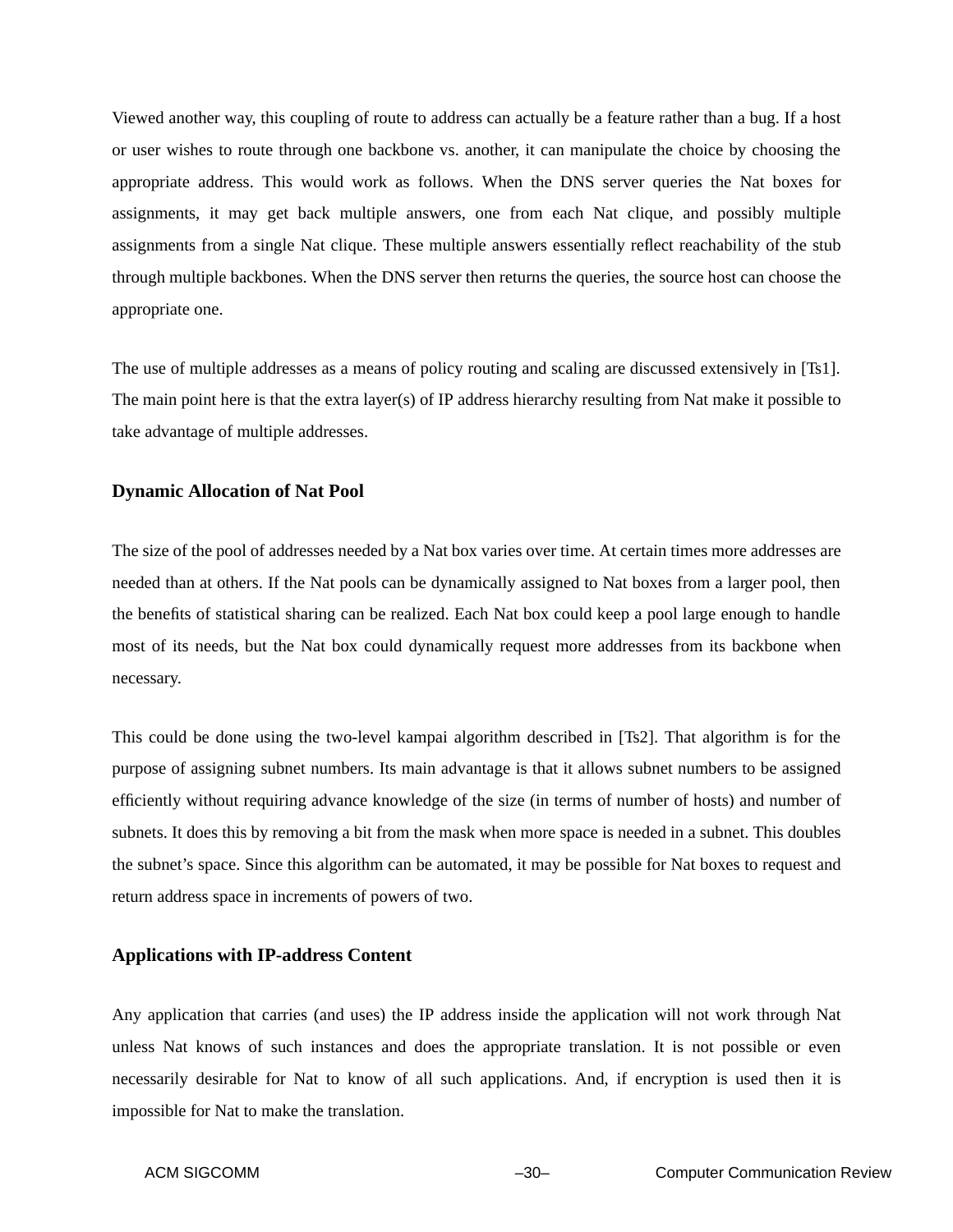It may be possible for such systems to avoid using Nat, if the hosts in which they run are assigned global addresses. Whether or not this can work depends on the capability of the intra-domain routing algorithm and the internal topology. This is because the global address must be advertised in the intra-domain routing algorithm. With a low-feature routing algorithm like RIP, which does not use masks, the host requires its own class C address space. This address must be advertised externally as well as internally (thus hurting global scaling). With a high-feature routing algorithm like OSPF, which does use masks, the host address can be passed around individually, and can come from the Nat pool.

#### **Privacy, Security, and Debugging Considerations**

Unfortunately, Nat reduces the number of options for providing security. With Nat, nothing that carries an IP address or information derived from an IP address (such as the TCP-header checksum) can be encrypted. While most application-level encryption should be ok, this prevents encryption of the TCP header.

On the other hand, Nat itself can be seen as providing a kind of privacy mechanism. This comes from the fact that machines on the backbone cannot monitor which hosts are sending and receiving traffic (assuming of course that the application data in encrypted).

The same characteristic that enhances privacy potentially makes debugging harder (including tracking security violations) more difficult. If a host is abusing the Internet is some way (such as trying to attack another machine or sending large amounts of junk mail or something) it is more difficult to pinpoint the source of the trouble because the IP address of the host is hidden.

# **4.0 Conclusions and Status**

Nat may be a good short term solution to the address depletion and scaling problems. This is because it requires no changes to existing hosts and routers, or only changes to DNS, and can be installed incrementally. Nat has several negative characteristics that make it inappropriate as a long term solution, and may make it inappropriate even as a short term solution. Only implementation and experimentation will determine its appropriateness.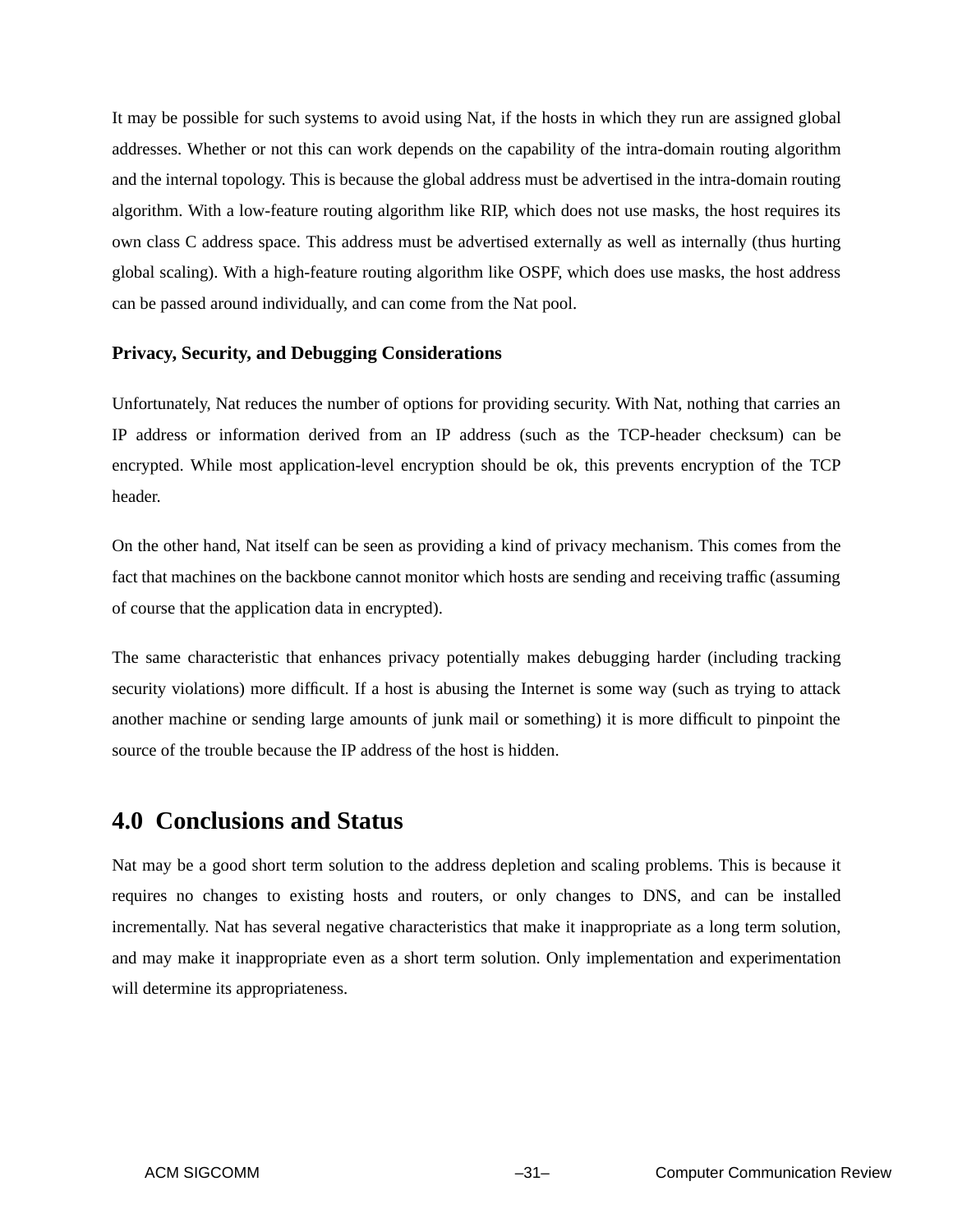The negative characteristics are:

- 1. Not all applications can run over Nat. The most serious case is with FTP, where the ASCII size of the substituted IP address sometimes cannot be made the same as the original IP address (thus breaking TCP sequence numbering). While it is possible to run FTP without the PORT command, this requires changes in current implementations. In addition, it won't work with encryption of the TCP header, or encryption of any upper layer protocols that encode IP addresses for the sake of determining the return IP address.
- 2. It requires a sparse end-to-end traffic matrix. Otherwise, the Nat pools will be large, thus using up many addresses. While the expectation is that end-to-end traffic matrices are indeed sparse, experience with Nat will determine whether or not they are. In any event, future applications may require a rich traffic matrix (for instance, distributed resource discovery), thus making long-term use of Nat unattractive.
- 3. It may significantly increase the load on DNS. This is because DNS server will not be able to cache responses for as long. Currently, DNS represents a significant proportion of Internet traffic. Since current caching efficiency for DNS is not currently known, the DNS traffic increase may be light, or it may be heavy.
- 4. It increases the probability of mis-addressing.
- 5. It won't work with hosts that don't query DNS (except for permanent assignments).
- 6. It hides the identity of hosts. While this has the benefit of privacy, it is generally a negative effect.

# **4.1 Current Implementation**

An experimental prototype of Nat is being implemented on public domain KA9Q TCP/IP software [Ka]. The prototype currently does permanent assignments (administered from the system monitor), but does not do dynamic assignment in concert with DNS queries. The prototype has demonstrated that IP addresses can be translated transparently to hosts within the limitations described in this paper.

But we have not gathered any data having to do with the dynamics of address assignment—assignment strategies, appropriate pool sizes, and mis-addressed packets. Since this is the more interesting aspect of Nat experimentation, much work remains to be done.